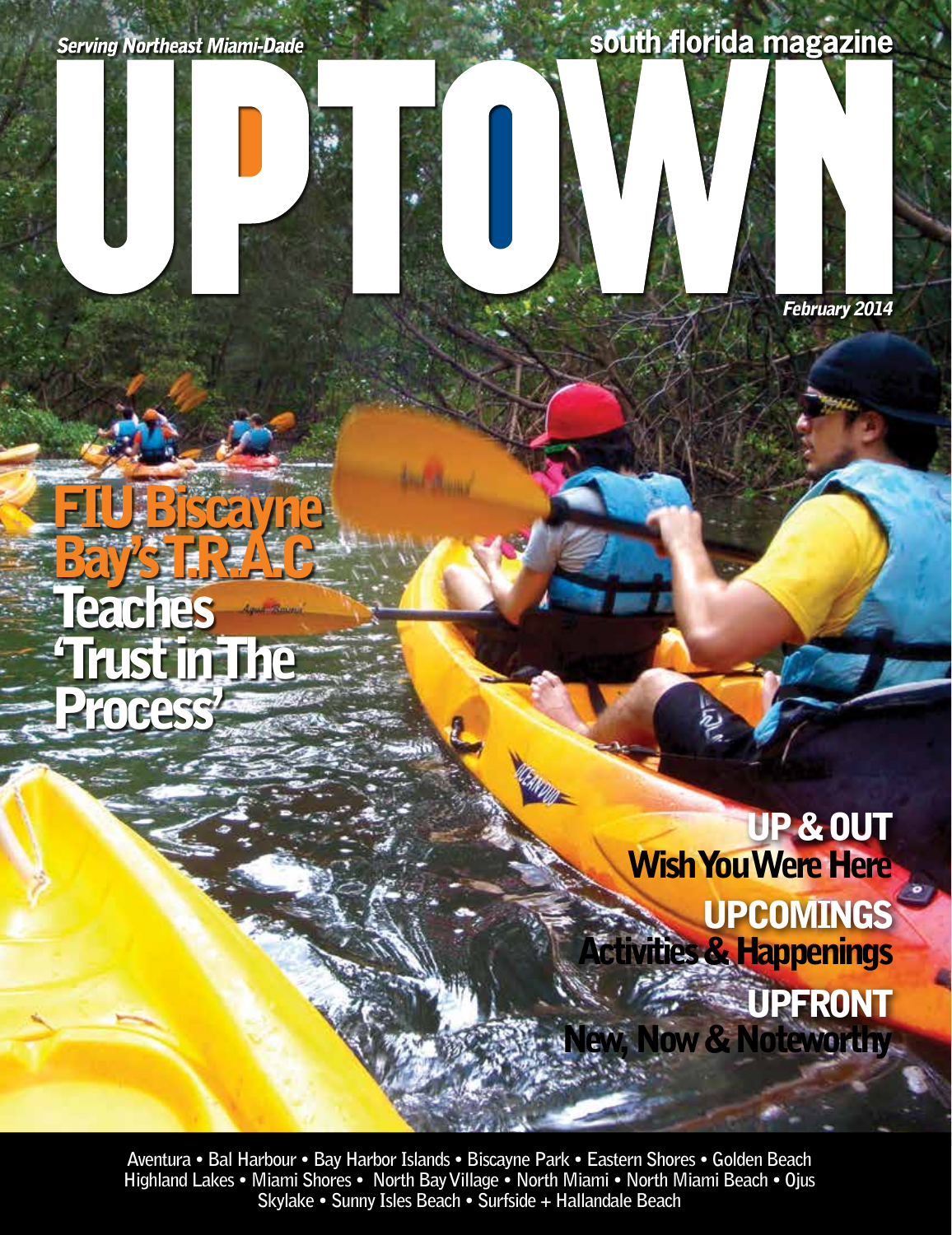#### • February 2014









## **DEPARTMENTS**

#### 6 Art Among The Flowers

"Art Among the Flowers," highlighted the arts, design and the Anchors Away Foundation, which provides sailing programs for physically and intellectually disabled children, giving them the freedom on the water that they may not experience on land.

#### 10 Successful Parenting

Louis and Nancy Berlin conduct a series of parenting workshops to help with communications skills and offer successful parenting techniques and strategies to help make personal, professional and family goals a reality.

#### 13 Voice for Children

A Guardian ad Litem is a specially-trained volunteer whose role is to get to know the child, establish a bond, gather information from everyone in in a child's life and effectively advocate for what is in the child's best interest in both the community and in the courtroom.

#### 16 Food & Wine in Aventura

History was made last month with the First Annual Aventura Wine & Food Festival, held at Gulfstream Park. The event showcased some of Aventura's upscale eateries, gourmet delis, bakeries, confectionaries and healthy organic bites.



Managing Director Alan Rifkin mfar99@hotmail.com

Editor Martha Sternberg marthasternberg@comcast.net

Art Director Joanna Gazzaneo joanna.gazzaneo@gmail.com

> **Historian** Seth H. Bramson

Photographer David Vickers

**Distribution** Baron Express, Inc. 954.297.0731



UPTOWN SOUTH FLORIDA MEDIA 20295 NE 29th Place, Suite 200 Aventura, FL 33180 305.788.0823

© 2014 UPTOWN SOUTH FLORIDA MEDIA, not-for-profit. UPTOWN SOUTH FLORIDA magazine is published monthly. All rights reserved. The entire content of UPTOWN SOUTH FLORIDA magazine may not be reproduced without the written consent of the publisher. UPTOWN SOUTH FLORIDA magazine reserves the right to edit, rewrite or refuse material.

**UPTOWN** is comprised of Northeast Miami-Dade County: Aventura  $\bullet$  Bal Harbour  $\bullet$  Bay Harbor Islands  $\bullet$  Biscayne Park Eastern Shores • Golden Beach • Highland Lakes • Miami Shores • North Bay Village • North Miami • North Miami Beach Ojus • Skylake • Sunny Isles Beach • Surfside + Hallandale Beach